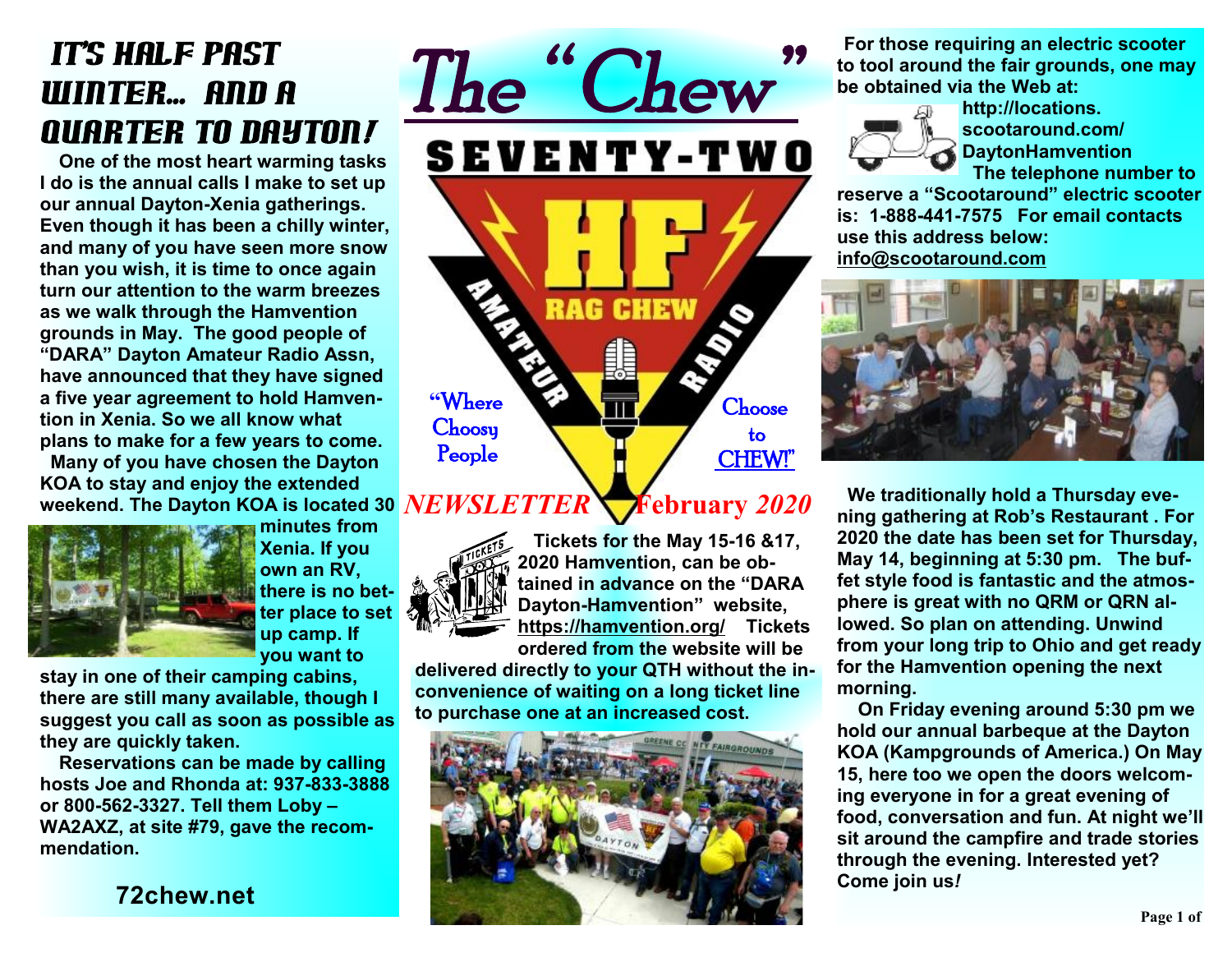# Ice, Ain't Nice…

 **Earlier last month there were a series of snow and ice storms in the upstate region** 



**York which plagued everyone. John-KC2MBB in Massina, side to find his truck with a flat tire. Courageously, as the** 

**ice glistened all around him, he jacked up the truck and gingerly changed the tire to get himself back on the road. Thankfully without any trips-slips or falls the job was completed and John went back inside for a well deserved hot cop of coffee.** 



*A Funny Cartoon… for those having teenage Children.* 

### Around the bands…

**There are plenty of nets around the bands to be part of daily. Our friends on the St. Law-**



**rence Seaway kick off the "Rooster Roster" net each morning at 7:30 EST. It can be worked on the WA2NAN repeater @147.135 + using a pl of 151.4 is** 

**located in Fine, NY. The AC2GE repeater @ 147.030 + also using a pl of 151.4 is operating in Dexter, NY. All repeaters may be accessed via Echolink. too. The nightly Seaway net may be worked at 7:30pm est on the AC2GE repeater and Echolink site.**<br> **PERECASE AND ACTES AND SUBSTITUTE** 

**The 160m "1721 Net" is celebrating their 18th anniversary. Each evening, during the winter hours we meet up on 1.871mHz Around 6:30 pm EST. In summer we chase the "gray line" kicking things ONE BIG off by 7:30 pm. Stop by and tell us of your day.** 

**The "Corn Cob" net meets each** 



**morning at 6am EST on 7.274.10 mHz For two hours one can enjoy a great conversation with friends in the mid west and sometimes the far west too, depending on conditions. These are just a few of the nets we interact with.** 

**Do you have a favorite? Let us know and we'll try them out. When you visit other nets, be sue to mention our 7.272 Rag Chew Net..** 

#### Volunteers Wanted!

 **A hearty salute to our net scheduler. Ken-W3XAF for his tireless efforts in keeping the net well staffed with fantastic net control stations. If you would like to be one of our net control stations on a regular schedule or as an emergency fill-in, please contact our net scheduler, Ken-W3XAF**

*There is a lot going on behind the scenes in your "organization without or-*



*ganization" requiring a few "shekles" to keep things going. Your contribution is appreciated so please, send yours to me, Loby, today!* 

*Robert W. Lobenstein-*

*WA2AXZ 1958 East 36 Street Brooklyn, NY 11234*

## *Orlando Fl. Hamcation*

**~~~~~~~~~~~~~~~~~~~~** 

 **Saturday February 8, 2020** 

 **Randy-KB3IFH, along with his QSL card business, will be in Orlando, sharing a booth with WB2JKJ, "The Classroom Net". (***Also known as the 7.238 Radio Club of Jr High School 22 in NYC.)* **They will be in the Commercial Building, booth #1, at noon that Saturday. If anyone from our net is going, please stop by his booth. Randy says feel free to give him a call on his cell phone for directions. 410-440-0282.** 

Goods and Services: *Need QSLs or Eyeball Cards ???*   **KB3IFH QSL Cards [www.kb3ifh.homestead.com](http://www.kb3ifh.homestead.com) 73's KB3IFH**